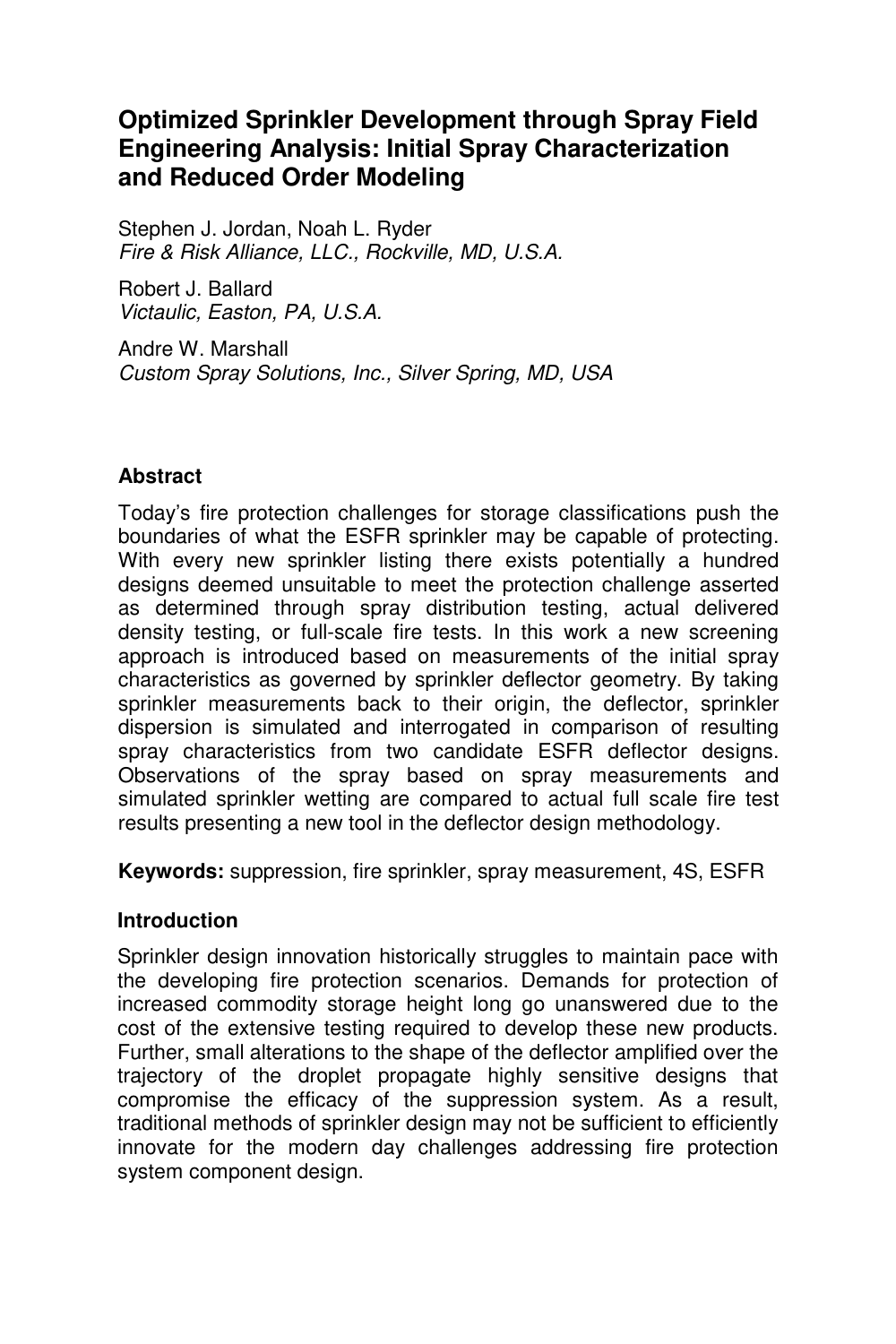With every new protection challenge, a web of candidate sprinklers is conceived as deflectors slowly evolve through the design process. With a series of increasingly elaborate tests, the field of candidate designs is focused until a select few are put through the paces of full scale fire testing. Each phase of the design process is intended to assess the efficacy of the candidate designs in the most fiscally responsible and timely manner. Having passed all internal assessments, if a candidate deflector design can pass the gauntlet of tests posed by the listing agency a new sprinkler design arrives to market.

Since the advent of the ESFR sprinkler, the industry has continuously pushed the bounds of fire protection in storage classifications [1]. It was at this time that the actual delivered density (ADD) of water compared to an experimentally determined required delivered density (RDD) was identified as a critical design parameter for effectively suppressing a fire in a storage configuration. The device developed to measure the ADD of a sprinkler under a simulated fire scenario has since served as a predictive tool for use in developing new sprinklers for the protection of high storage facilities [2-4].

The ADD measurement device, designed to provide simulated fire characteristics without the expense of a full scale fire testing, has remained unaltered for over a decade yet its empirical nature makes the approach inherently expensive [5]. Although ADD measurements indicate the far field consequences of the spray interaction with a fire source and resulting buoyancy driven plume, the results of the measurement are secondary to the spatio-stochastic spray initially defined by the deflector geometry.

To examine the effects of sprinkler geometry directly, the two candidate ESFR sprinkler deflector designs used in this study were characterized with the Spatially-resolved Spray Scanning System (4S) providing a complete, 3-D map of the spray characteristics and leaving nothing to guess about the initial spray formed [6]. The spray characterizations captured with the 4S are sufficiently detailed for use with any analytical framework developed. The results of the 4S measurement approach have been utilized throughout the fire protection industry, from fundamental research [7-9] to the development of recommendations for the codes and standards that govern fire protection practice [10]. The detailed spray measurements, consisting of flux, drop size and velocity distributions across the surface of a spherical measurement surface, can be applied to the development process of new sprinkler deflectors. The current study presents a comparative analysis of the sprays formed by two candidate sprinkler deflector designs as they relate to the component performance in large scale fire testing.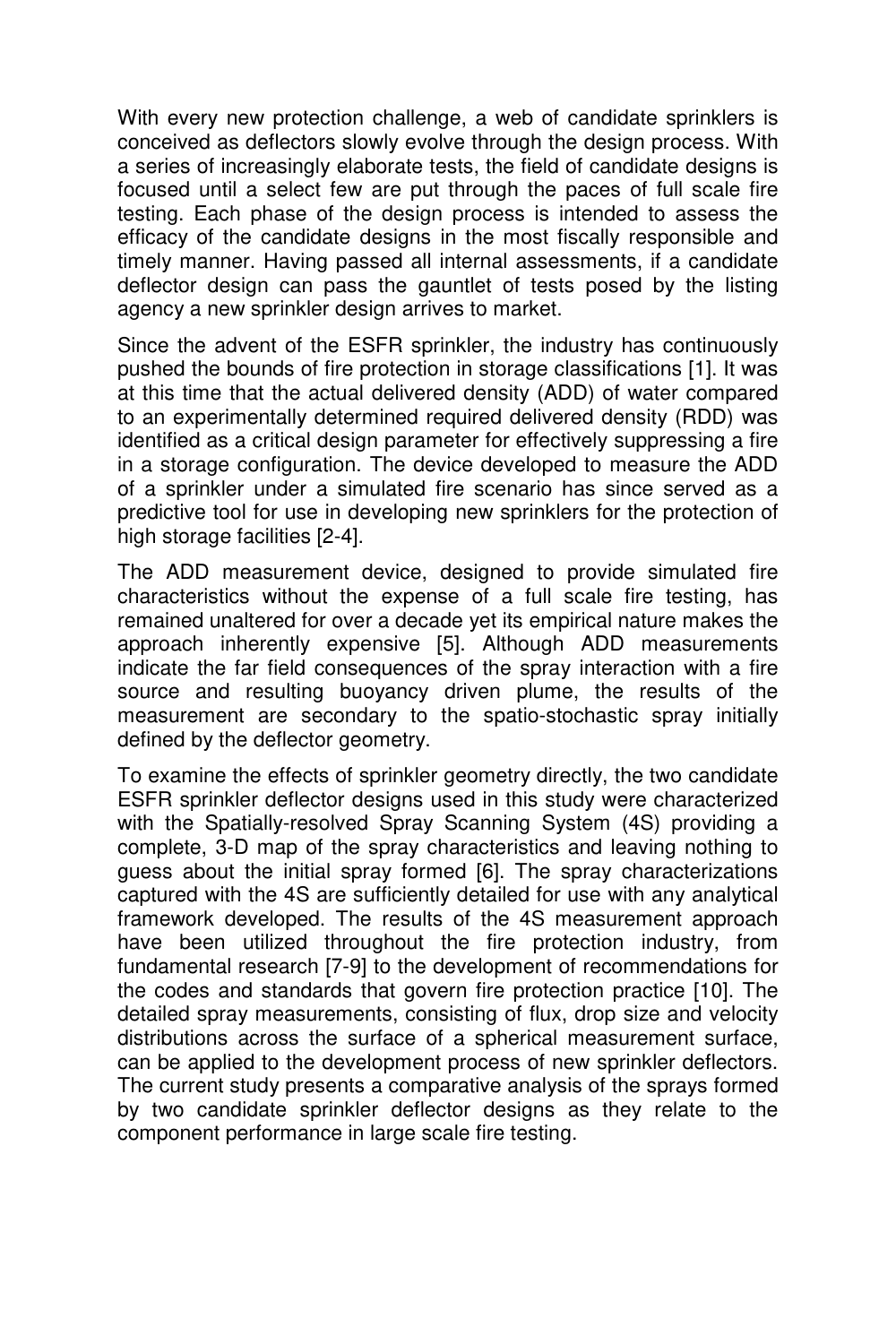## **Approach**

Spray patterns from two candidate ESFR sprinklers were evaluated with the 4S measurement device over a spherical surface, following the natural coordinate system for the sprinkler spray. The 4S synthesizes optical and mechanical spray measurements, transport analysis, and statistical representation frameworks providing high-fidelity spray characteristics suitable for evaluating both fire sprinkler and fire protection system performance. Through integration of automation, flow control, data acquisition and data analysis systems, the characterizations of the 4S provide insight into the sprinkler spray patterns and their connection with deflector geometry, dispersion modeling, research and development.

From the measured spray characteristics, a thorough comparison of the two candidate ESFR deflector designs was initiated. Volume flux measurements of the two sprays are compared at the holistic level as well as over discrete regions of the initialization sphere. The influence of sprinkler geometry on the resulting spray characteristics is examined based on volume flux and drop size distributions. Further, measured spray characteristics are applied through SprayVIZ, a reduced order spray simulation tool, to model the spray distribution for both candidate designs in a quiescent environment. The simulated wetting performance of each sprinkler is compared over measurement planes at two different elevations below the sprinkler.

Full-scale fire testing previously conducted with each of the candidate sprinkler designs identified critical differences in the structure of the spray. For one of the candidate designs, candidate 'a', following activation of the sprinkler system the fire was quickly knocked down and successfully controlled. For the other candidate design, candidate 'b', the buoyant smoke plume penetrated a spray region lacking sufficient momentum, overwhelming the spray, and resulting in a fire scenario that was not successfully controlled. Observations of the spray structure in both the near-field measurements and far-field predictions are discussed in comparison to full-scale fire testing results and observations in order to identify the critical spray characteristics that resulted in the failed full-scale testing.

### **Results**

The spray characterization measurements captured for the two candidate deflector designs are reported as spherical profiles with the volume flux distribution highlighted in Fig. 1. It can be observed that volume flux is highly distributed for both sprinklers with high fluxes occurring near the frame arms as identified in the figure by the gray datum.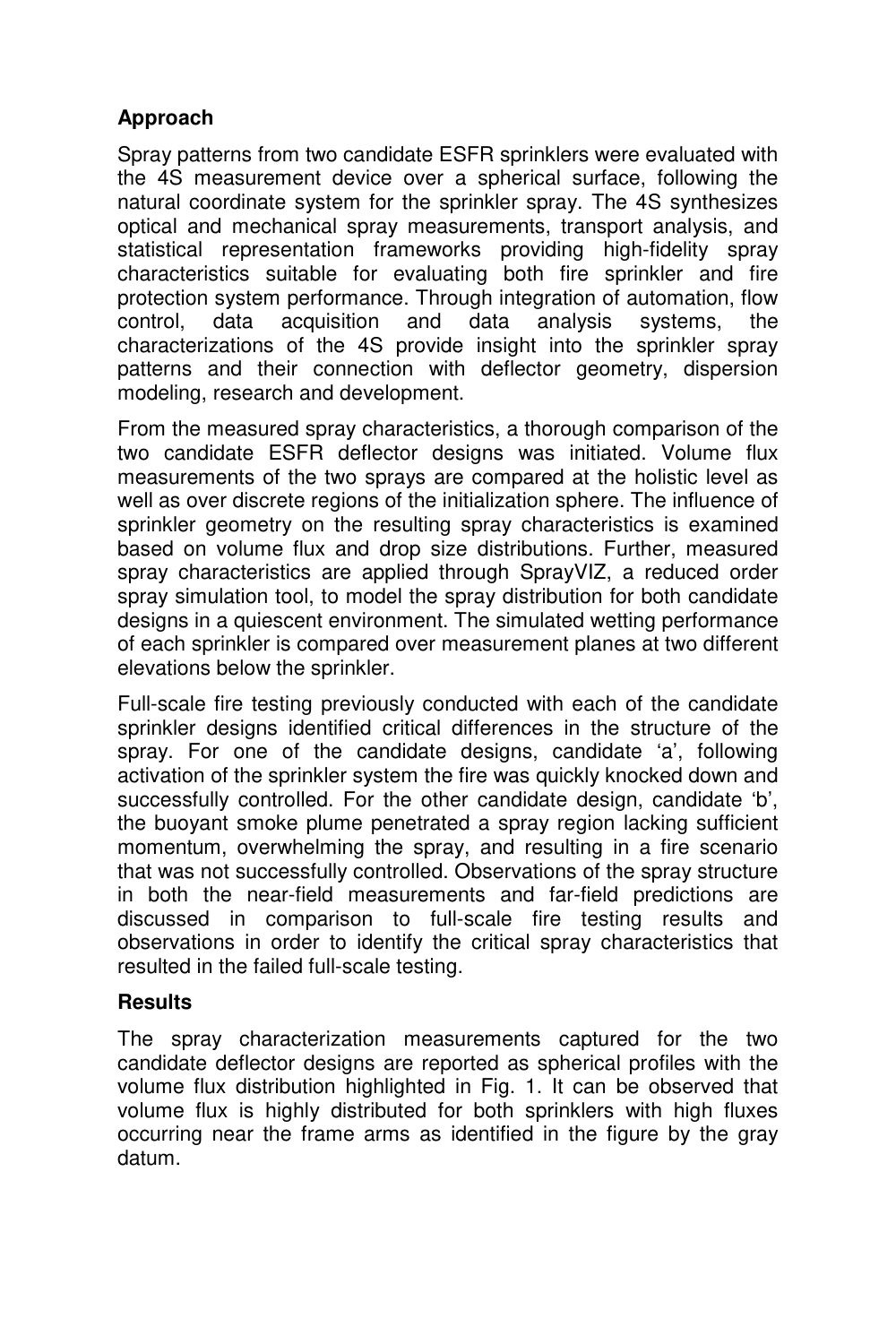

Fig. 1. Measured volume flux for two candidate deflector designs.

It is also clear from this volume flux distribution that the water is concentrated near the south pole of the sphere, as expected for ESFR style sprinklers, with candidate 'b' having a much larger concentration near the core but lacking the flux displayed by candidate 'a' in the region of  $\theta = 120^\circ$ . Details of the measured volume fluxes at four distinct elevation angles for the two candidate designs are detailed in Fig. 2. Candidate deflector 'b' is observed to have a significant flux measured at the outer edge of the spray, nominally 100° in elevation angle, resulting in a wider spray pattern compared to the flux of candidate 'a' which exhibits a negligible flux at the same measurement location. The sprays produced by both candidate designs exhibit strong azimuthal variation toward the middle of the spray as demonstrated in the 120° elevation angle detail of Fig. 2; however, the flux from candidate 'a' is nearly double that of candidate 'b' indicating a weaker spray region.

Differences in deflector geometry were identified to have an impact on the shadowing effects of the frame arm assembly as seen in the 170° elevation angle detail of Fig. 2. The geometry associated with the candidate 'a' deflector results in the concentration of the spray near the frame arms in direct contrast to the geometry of the candidate 'b' deflector which results in spray dissection near the frame arms and an ensuing shadow effect. The two designs present a similar average flux at the 170° elevation angle yet at the core of the spray, deflector 'b' produces a volume flux approximately 150 % that of deflector 'a'.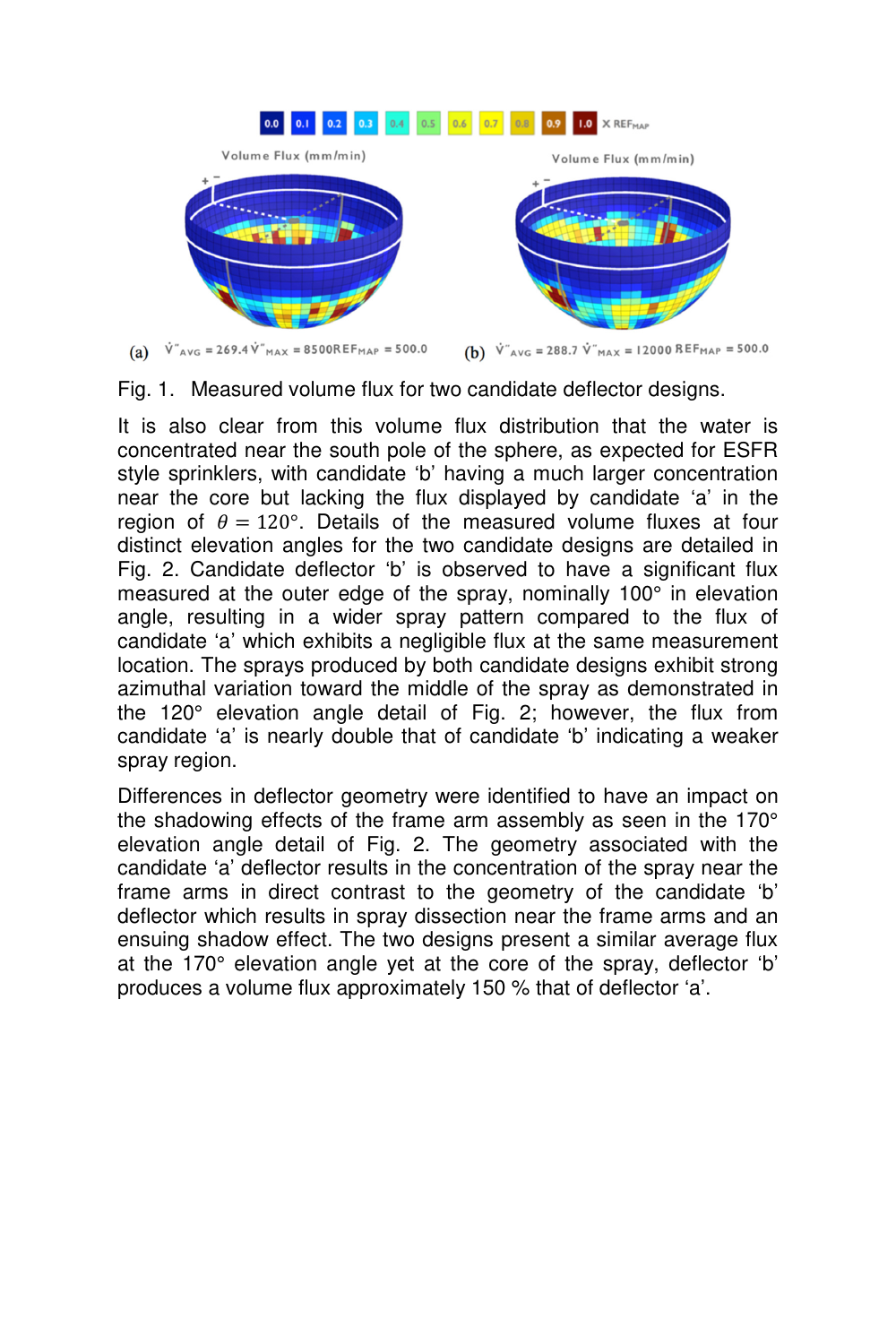

Fig. 2. Spatially-resolved flux measurement details at four elevation angles.

Informed by the 4S initial spray measurements, the quiescent dispersion of the spray is examined by simulating the flux delivered to planes parallel to the deflector plate offset at 4.6 m (15 ft) and 9.1 m (30 ft) below the sprinkler for each candidate design using SprayVIZ, a reduced order spray trajectory model. The simulated spray patterns clearly show the non-uniformity of the sprinkler spray, translating the observation made on the sphere to the floor using detailed information on drop size, drop size distribution and drop velocity.

In both designs evaluated, high volume fluxes are delivered in the central core of the spray; however, it is clear from these simulated spray patterns that candidate 'a' has a more uniform, tighter distribution than the candidate 'b' sprinkler, specifically at radial locations within the first few meters of the sprinkler. Candidate 'b' shows a more open star pattern than the candidate 'a' design; a difference especially evident at 9.1 m (30 ft) where the star spray pattern is nearly filled for candidate 'a' while an 8-point star pattern persists for candidate 'b' as evident in Fig. 3.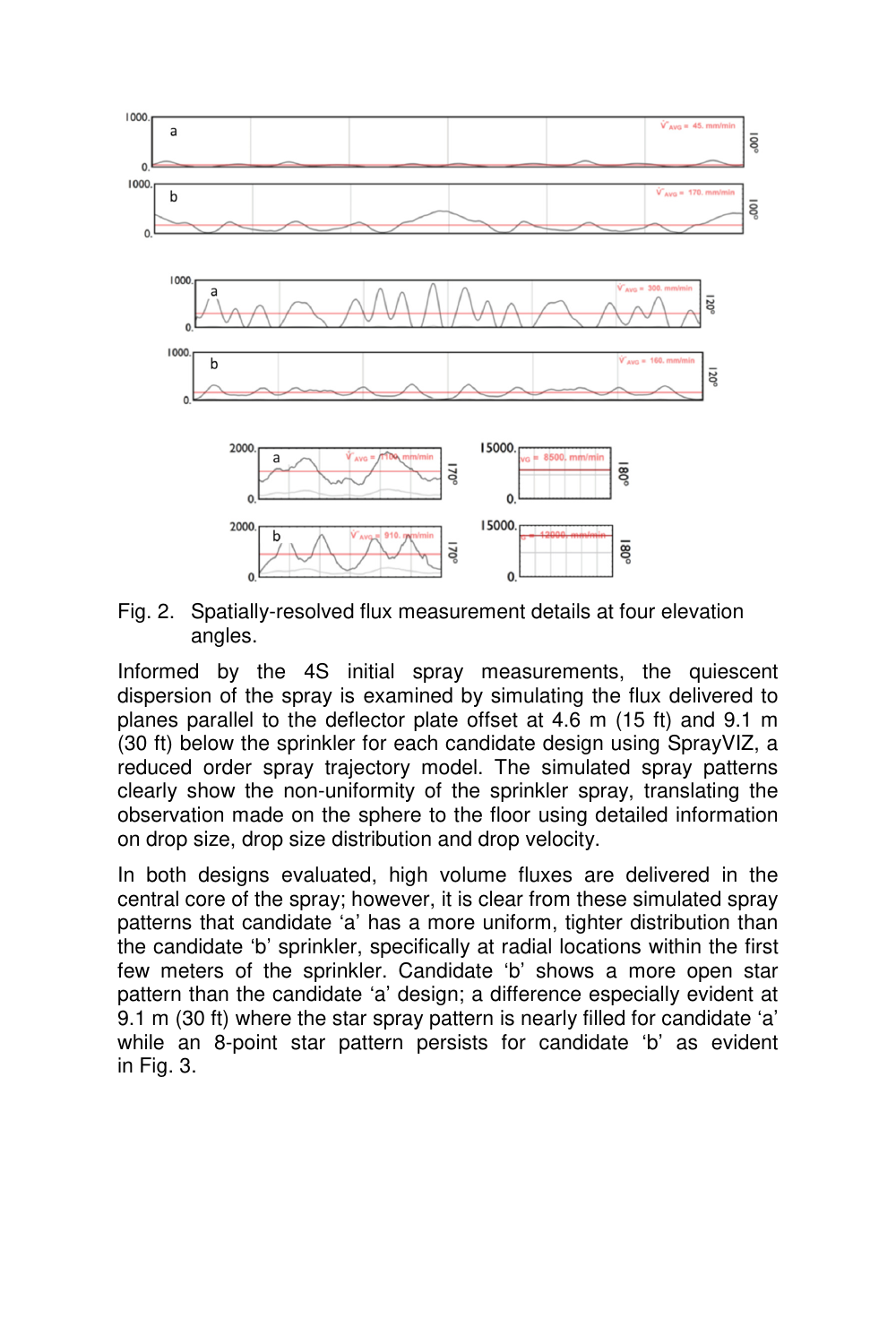



Average azimuthal profiles calculated from these predictions provide a one-dimensional summary of the density profile with radial distance from the centerline for the sprinkler. The 1-D summaries for a ceiling height of 9.1 m (30 ft) are shown in Fig. 4 for both deflector designs. For each candidate design, the bold line represents an azimuthally averaged volume flux around the sprinkler while the shaded region spans from the minimum flux to the maximum flux observed at a given radial location; the thin rectangular region at the bottom of the plot denotes the overall average flux and the maximum throw of the spray.

The two azimuthally averaged profiles present similar trends with the high flux core region of the spray tapering off to average flux values below 10 mm/min at radial positions above nominally 1 m. When comparing the profiles representative of the range of fluxes observed for each deflector, the supremacy of deflector 'a' is evident. As observed in Fig. 4, the spray produced by deflector 'a' establishes a flux greater than the overall average flux across all azimuthal positions out to a radius of 2 m. In comparison, the spray produced by deflector 'b' results in a flux to the measurement plane that drops below an overall average flux as close as radial positions 1 m away from the sprinkler.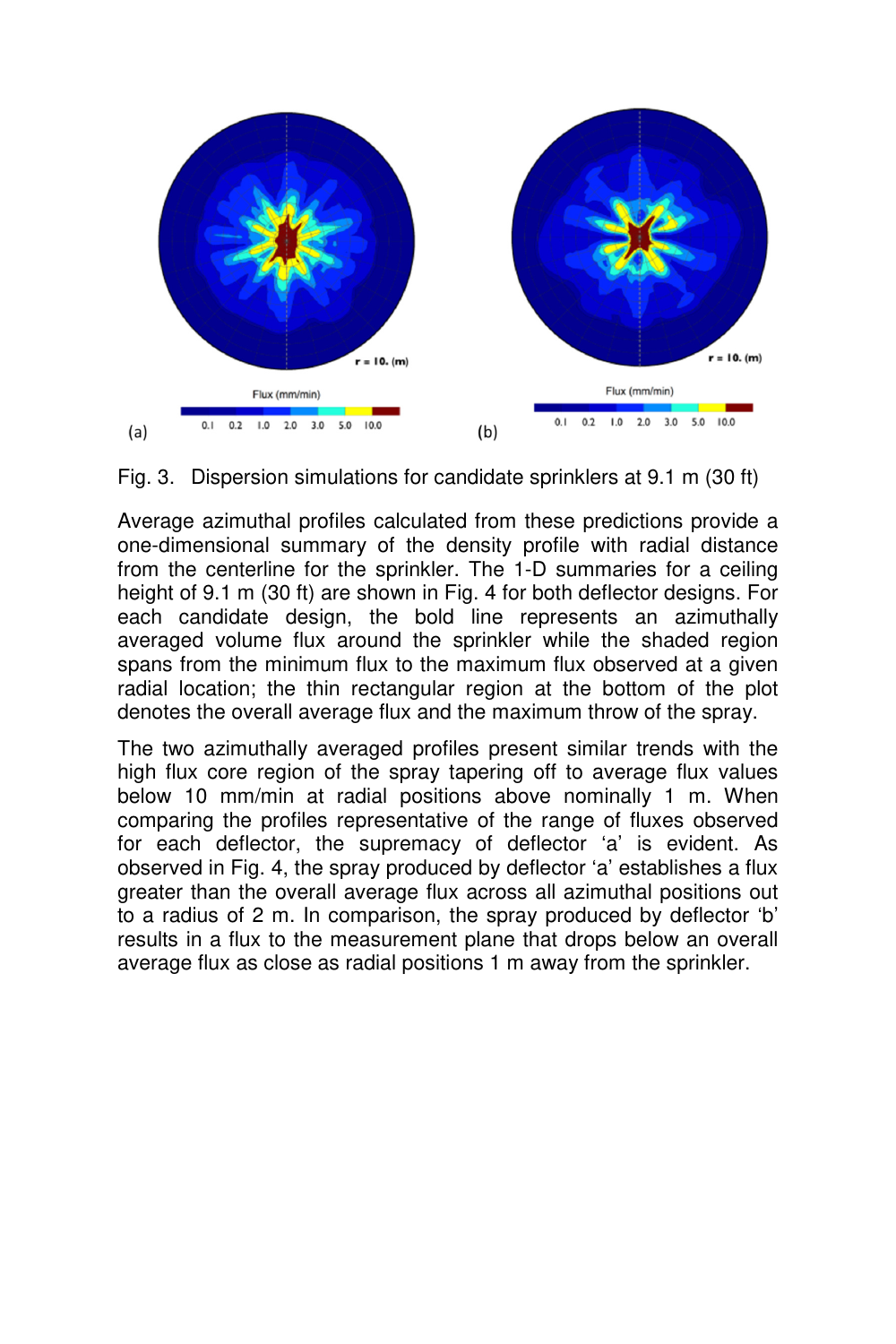

Fig. 4. Average radial flux profile with maximum and minimum flux limits.

Having completed full scale fire testing on both of the candidate designs, the analysis conducted based on the sprinkler spray measurements is revisited. The qualitative observations made during full scale fire testing are related to quantitative trends identified from the dispersion analysis. The hollow interior region of the spray noted in dispersion simulations of candidate 'b' as a 'break' in the spray pattern was also observed in the full-scale fire tests conducted. Video of this fire test shows this 'break' in the spray pattern allowed for plume penetration resulting in the failed test of the candidate 'b' design. Candidate 'a' demonstrated superior spray performance, with a more concentrated spray starting at lower elevation angles, it maintained higher fluxes in the middle of the spray and passed the fire test.

#### **References**

- [1] Yao, C., "*The development of the ESFR sprinkler system*," Fire Safety Journal, 14(1-2), pp. 65–73, 1988.
- [2] Bill, R. G., Jr., Kung, H.-C., Vincent, B. G., Brown, W. R., and Edward E Hill, J. R., "*Predicting the Suppression Capability of Quick Response Sprinklers in a Light Hazard Scenario*," Journal of Fire Protection Engineering, 3(3), pp. 95–107, 1991.
- [3] Schwille, J. A., KUNG, H. C., Hjohlman, M., Laverick, G. E., and Gardell, G. W., "*Actual Delivered Density Fire Test Apparatus For Sprinklers Protecting High Commodity Storage*," Fire Safety Science, 8, pp. 823–833, 2005.
- [4] Yao, C., "*Overview Of Sprinkler Technology Research*," Fire Safety Science, 5, pp. 93–110, 1997.